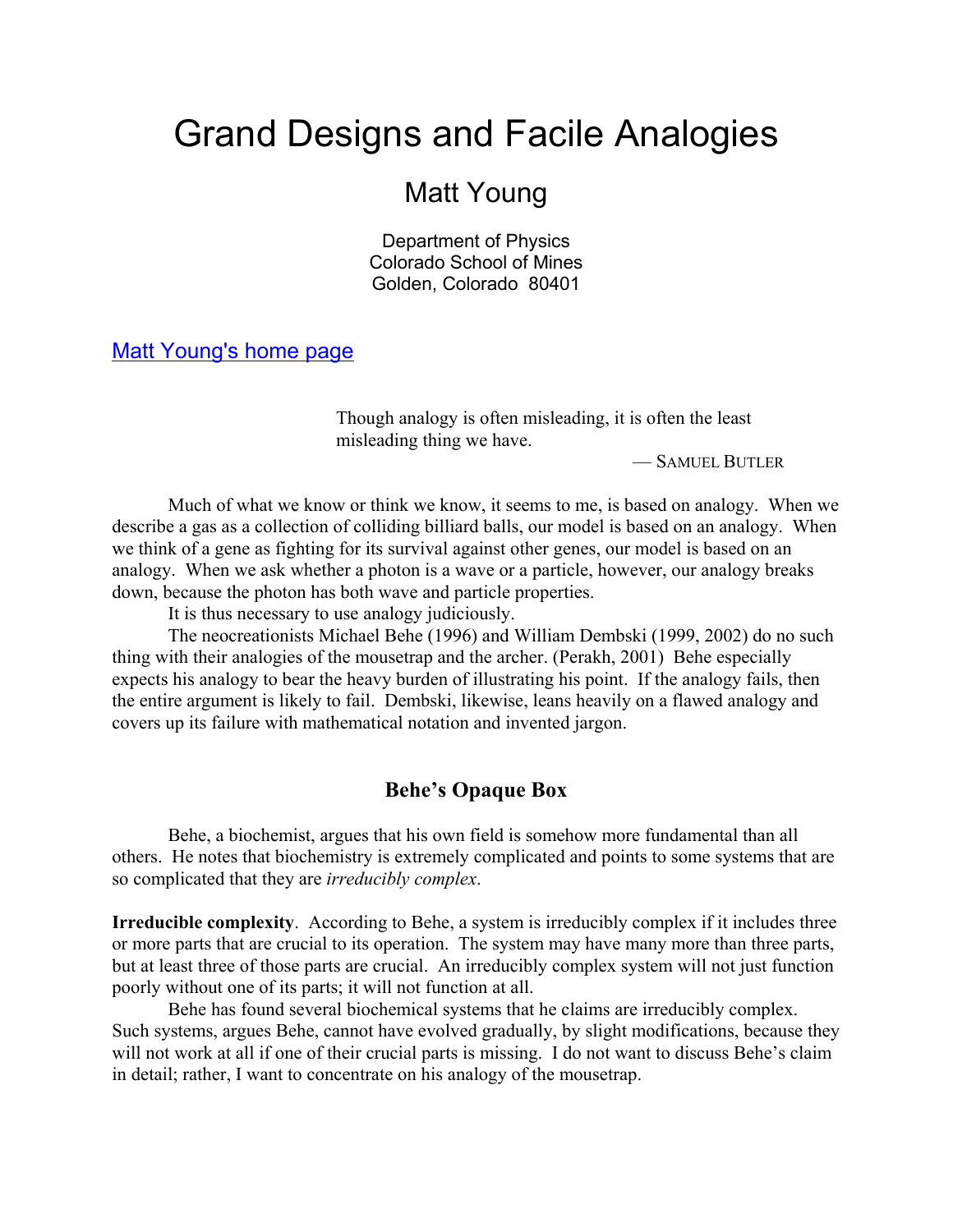Behe uses the common mousetrap to exemplify a system that, he claims, is irreducibly complex. Figure 1, left, shows a mousetrap, which includes a hammer, a spring, a pin (which passes through the center of the spring), a latch, a bar, a platform, and a handful of other parts such as staples. The bait, which is not crucial to the operation of the trap, is not shown. The bar is used to hold the hammer in place and is in turn held in place by the latch. When the mouse takes the bait, he dislodges the bar and frees the hammer, which is driven by the



**Figure 1**. Left, a mousetrap with the conventional latching mechanism. Center, with the latch removed. Right, the mousetrap still functions.

spring and snaps closed, with unfortunate consequences for the mouse.

Behe claims that the mousetrap is irreducibly complex, that is, that it cannot function without all of its parts. The statement is entirely wrong. I have acquired a mousetrap and removed the latch. In the mousetrap I used, it was a simple matter to wedge the bar under the pin in such a way that it was barely stable, as shown in Figure 1, center. No bending or filing was necessary. If the mouse dislodged the bar from the left side of the trap, he probably got away with a good scare. But if he dislodged the bar from the right (platform) side, he was probably caught. Thus, the reduced mousetrap is not nearly as good as the original trap, but it still works.

My mousetrap has seven parts, not counting staples. Could Behe merely have counted wrong, and is the mousetrap with six parts irreducibly complex? No. John McDonald (2000) has shown that the trap can be reduced successively to fewer and fewer parts, until only the spring remains. Dembski (2002) has criticized McDonald's approach, claiming that McDonald has modified some parts as he has removed others.

Irreducible complexity, to Dembski, means that a given part has to be removed with no changes to any of the others. And that points out exactly what is wrong with the concept of irreducible complexity.

In biology, parts that were used for one purpose may be coopted, altered, and used for another purpose. A well known example is the development of the mammalian ear from reptilian jaw bones. Specifically, Gould (1993) gives good evidence that bones that originally supported the gills of a fish evolved first into a brace for holding the jaw to the skull and then into the bones in the inner ear of mammals.

Those jaw bones did not just suddenly one day re-form themselves and decide to become ear bones; because mammals did not need unhinging jaws, the jaw bones gradually changed their shape and their function until they became the bones of the inner ear. They evolved into the ear bones in part because snakes are not wholly deaf but rather can hear by sensing vibrations in precisely those bones. The ear is today irreducibly complex, but once it was not. You might, however, be fooled into thinking that the ear could not have evolved if you did not know exactly how it originated.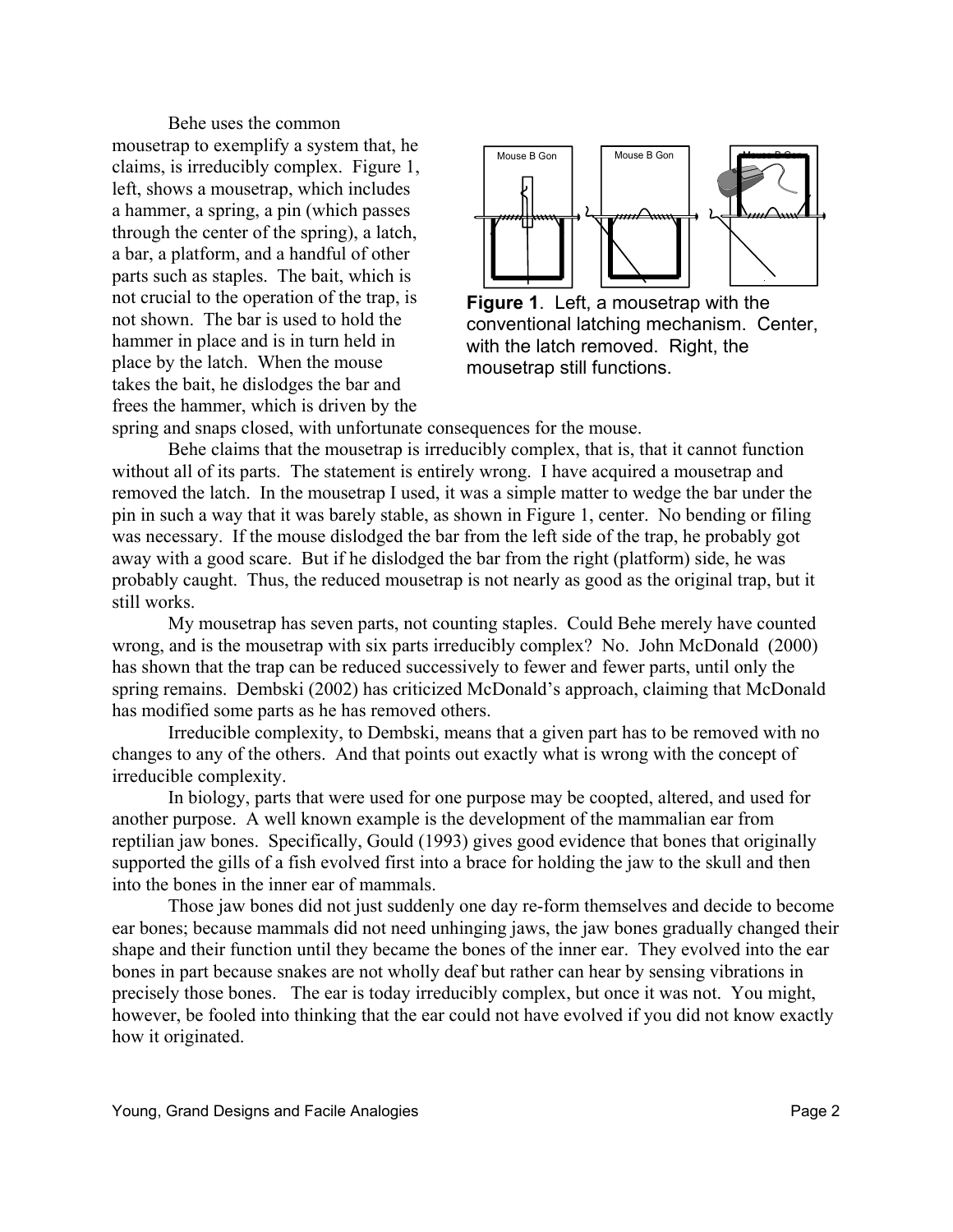**Blueprints versus recipes**. What is the difference between a mouse and a mousetrap? Or more precisely, how do mice propagate, and how do mousetraps propagate? (Young, 2001a)

| Mousetraps propagate by <i>blueprints</i>              | Mice propagate by <i>recipes</i> , not blueprints |  |  |
|--------------------------------------------------------|---------------------------------------------------|--|--|
| <i>Exact</i> specifications<br>Errors do not propagate | <i>Inexact</i> specifications<br>Errors propagate |  |  |
| <i>Finite</i> changes, if any                          | <i>Small</i> or infinitesimal changes             |  |  |
| All mousetraps of given generation<br>identical        | All mice of given generation different            |  |  |

|  |  |  |  |  | Table 1. How mice differ from mousetraps |
|--|--|--|--|--|------------------------------------------|
|--|--|--|--|--|------------------------------------------|

Mousetraps propagate (are propagated, really) by blueprints, or exact specifications (Table 1). Each mousetrap in a given generation is nominally identical to each other mousetrap. If there are differences among the mousetraps, they are usually not functional, and they do not propagate to the next generation. Changes from one generation to the next, however, may be very significant, as when the designer triples the strength of the spring or doubles the size of the trap and calls it a rat trap.

The genome, by contrast, is a recipe, not a blueprint. The genome tells the mouse to have hair, for example, but it does not specify where each hair is located, precisely as the recipe tells the cake to have bubbles but does not specify the location of each bubble. Additionally, the specifications of each mouse differ from those of each other mouse because they have slightly different genomes. Thus, we could expect a mouse to evolve from a protomouse by a succession of small changes, whereas we can never expect a mousetrap to evolve from a prototrap.

This is so because the mousetrap is specified by a blueprint, the mouse by a recipe. If improvements are made to a mousetrap, they need not be small. It is therefore no criticism of McDonald to argue, as Dembski does, that McDonald cannot reverse-engineer a complex mousetrap by building it up from his simpler examples. It is Behe, not McDonald, who has erred in using the mousetrap as an analog of an evolving organism—in part because the mousetrap is made from a blueprint, not a recipe.

**Half a flagellum**. Behe argues that an irreducibly complex system cannot evolve by small changes. His preferred example is the flagellum, and he asks, in essence, "What is half a flagellum?" A flagellum without its whiplike tail or without its power source or its bearing cannot work. Behe cannot imagine how each part could have evolved in concert with the others, so he decides it could not have happened. In this respect, he echoes the smug self-confidence of the creationist who asks, "What good is half an eye?" An eye, according to the creationist, has to be perfect or it has no value whatsoever.

This logic is easily debunked: (Young, 2001b) As any near-sighted person will tell you, an eye does not have to be perfect in order to have value. An eye does not even have to project an image to have value. Indeed, the simplest eye, a light-sensitive spot, gives a primitive creature warning of an approaching predator. A sophisticated computer simulation has shown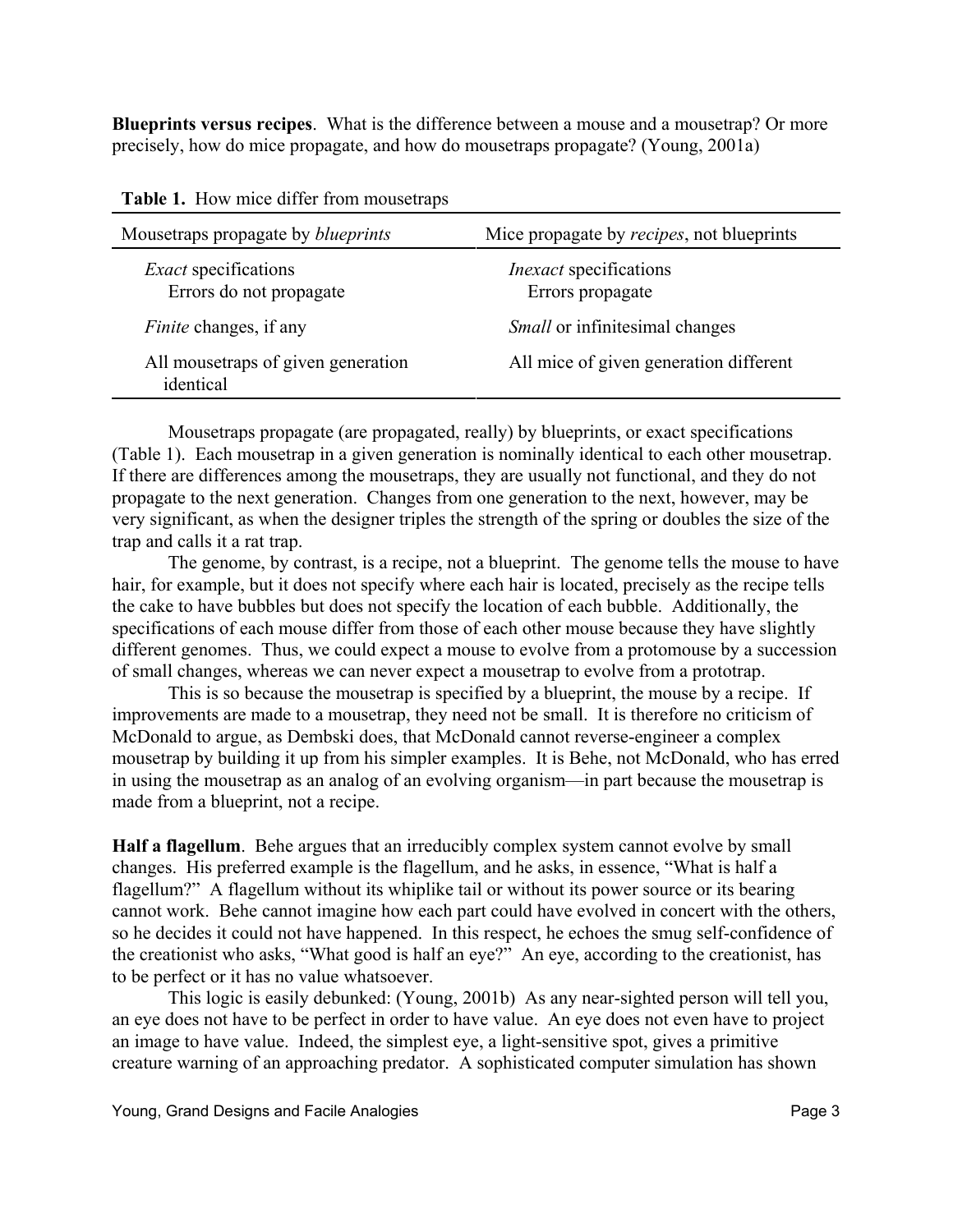how an eye capable of casting an image can evolve gradually, possibly within a few hundred thousand years, from such a simple eye spot, through a somewhat directional eye pit, to a spherical eye that cannot change focus, and finally to an eye complete with a cornea and a lens. (Nilsson and Pelger, 1994)

Because the eye is composed of soft tissue, we do not have fossil evidence of the evolution of eyes in this way. Nevertheless, every step that appears in the simulation is represented in some animal known today. The inference that eyes evolved as suggested in the simulation is therefore supported by hard evidence.

The eye is not irreducibly complex. You can take away the lens or the cones, for example, and still have useful if impaired vision. Nevertheless, the eye was used for years as an example of a system that was too complicated to have evolved gradually. It is not, and neither is the flagellum. (Stevens, 1998; Cavalier-Smith, 1997)

**Emergence**. The physical world can be thought of as a series of levels, each underlain by a lower level but largely isolated from that level. Thus, the viscosity of water can be explained in terms of molecular physics, but you do not have to understand molecular physics to appreciate viscosity and indeed to study it. Viscosity is an example of an *emergent property*, a property that, in this case, appears only when we assemble a large number of water molecules under certain conditions of pressure and temperature.

Emergent properties are the result of self-organization and force reality into a series of levels: biochemical, organelle (an "organ" within a cell), cell, organ, organism, ..., for example. No one level is more fundamental than any other. Neither liquid water nor isolated water molecules is any more fundamental than the other. Rather, each level is an alternate way of looking at reality. Viscosity does you no good if you are interested in the spectroscopy of water vapor, whereas spectroscopy does you no good if you are interested in viscosity.

Creationism has failed at the level of the organism. We understand in enough detail how an eye might have evolved to say with certainty that the creationist's argument is no longer cogent. That argument is sometimes called a *God-of-the-gaps* argument: A gap in our understanding is seen as evidence for a divine creator.

Aware that the half-an-eye argument has failed, Behe has developed the half-a-flagellum argument. He has dressed it up with a rigorous-sounding term: irreducible complexity. But it is still the half-an-eye argument. Terminology apart, Behe's argument is pure God-of-the-gaps. If we do not know today how a flagellum could have evolved from simpler systems, then we never will. If we do, then the Behe of the day will surely slither down another level and find an argument at the level of, say, physics, rather than biochemistry.

All that based on the flawed analogy of the mousetrap.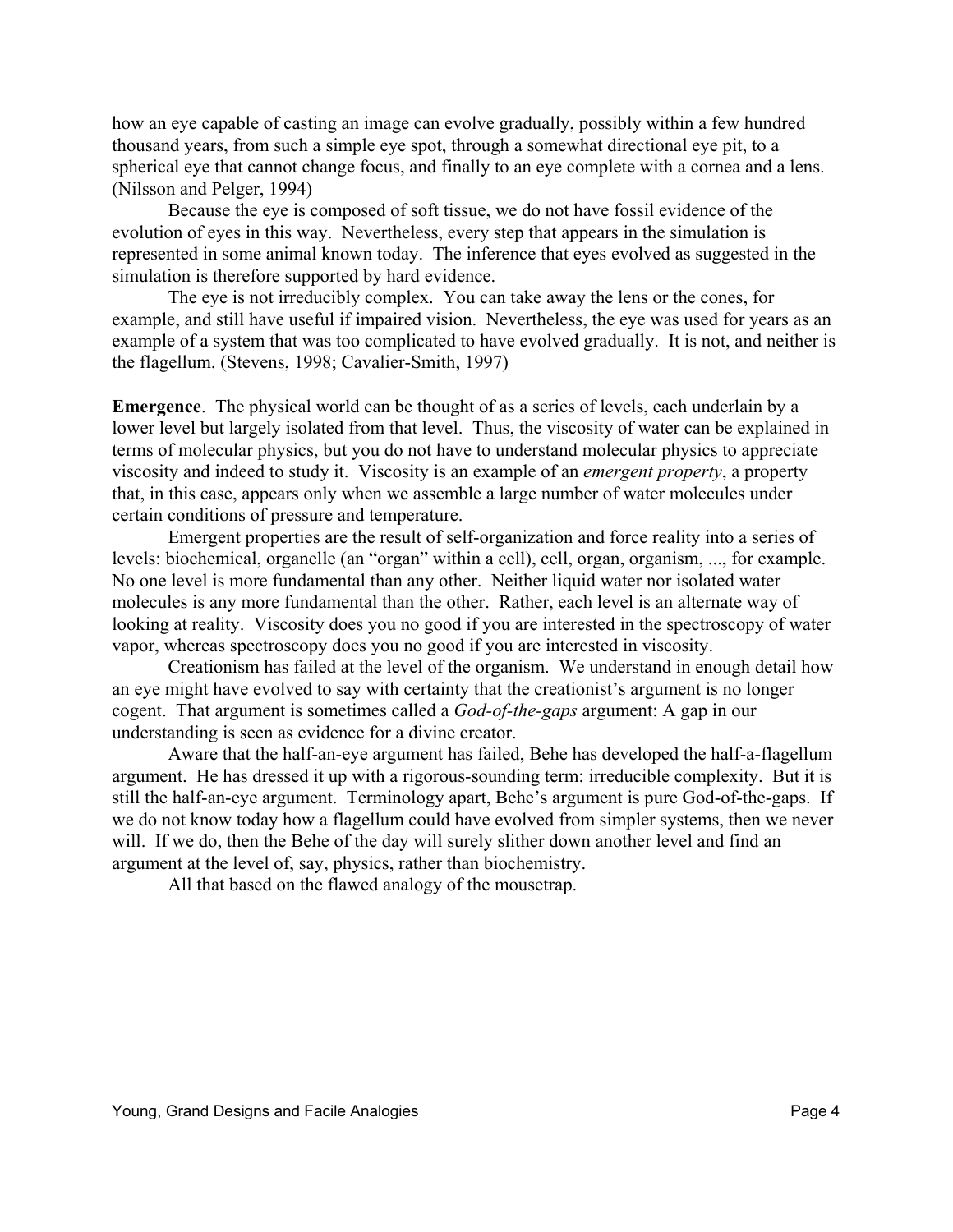#### **Dembski's Arrow**

William Dembski (1999) invites us to consider an archer who shoots at a target on a wall. If the archer shoots randomly and then paints a target around every arrow, says Dembski, we may infer nothing about the targets or the archer. On the other hand, if the archer consistently hits a target that is already in place, we may infer that he is a good archer. His hitting the target represents what Dembski calls a pattern, and we may infer design in the sense that the arrow is purposefully, not accidentally, centered in the target.

Using the archer as an analogy, Dembski notes that, in biology, we find genes that are highly improbable, yet not exactly random. That is, the genes contain information; their bases are not arranged arbitrarily. Dembski calls such improbable but nonrandom genes *complex* because they are improbable and *specified* because they are not random. A gene or other entity that is specified and complex enough displays *specified complexity*. Arrows sticking out of targets that have been painted around them are complex but not specified; arrows sticking out of a target that has been placed in advance are specified.

According to Dembski, natural processes cannot evolve complexity in excess of a certain number of bits, that is, cannot evolve specified complexity. His claim is not correct. We can easily see how specified complexity can be derived by purely natural means, for example, by genes duplicating or by organisms incorporating the genes of other organisms. In either case, an organism whose genome has less than the putative upper limit, 500 bits, can in a single stroke exceed the upper limit, as when an organism with a 400-bit genome incorporates another with a 300-bit genome. (Young, 2002) Here I want to concentrate, not on the 500-bit limit, but on the arrow analogy and its pitfalls.

**Many targets**. Consider a biological compound such as chlorophyll. Chlorophyll provides energy to plant cells, and most (but not all) of life on earth either directly or indirectly depends for its existence on chlorophyll. The gene that codes for chlorophyll has a certain number *N* of bits of information. Demsbki would calculate the probability of that gene's assembling itself by assuming that each bit has a 50 % probability of being either 0 or 1. (Wein, 2002) As I noted earlier, (Young, 1998) in connection with a book by Gerald Schroeder, such calculations are flawed by the assumption of independent probabilities, that is, by the assumption that each bit is independent of each other bit. Additionally, they assume that the gene in question has a fixed length and that the information in the gene has been selected by random sampling, whereas most biologists would argue that the gene developed over time from less complex genes.

But Dembski makes a more fundamental error: He calculates the probability of occurrence of a specific gene and also considers genes that are homologous with that gene (it's not chlorophyll but rather a gene called T-urf13). In other words, he calculates the probability of a specific gene and only those genes that are closely related to that gene. In terms of the archer analogy, Dembski is saying that the target is not a point but is a little fuzzy. Nevertheless, calculating the probability of a specific gene or genes is the wrong calculation, and the error is exemplified in Dembski's archer analogy.\*

Let us do a Dembski style analysis using the example of chlorophyll. According to the *Encyclopedia Britannica*, there are at least 5 different kinds of chlorophyll. There may be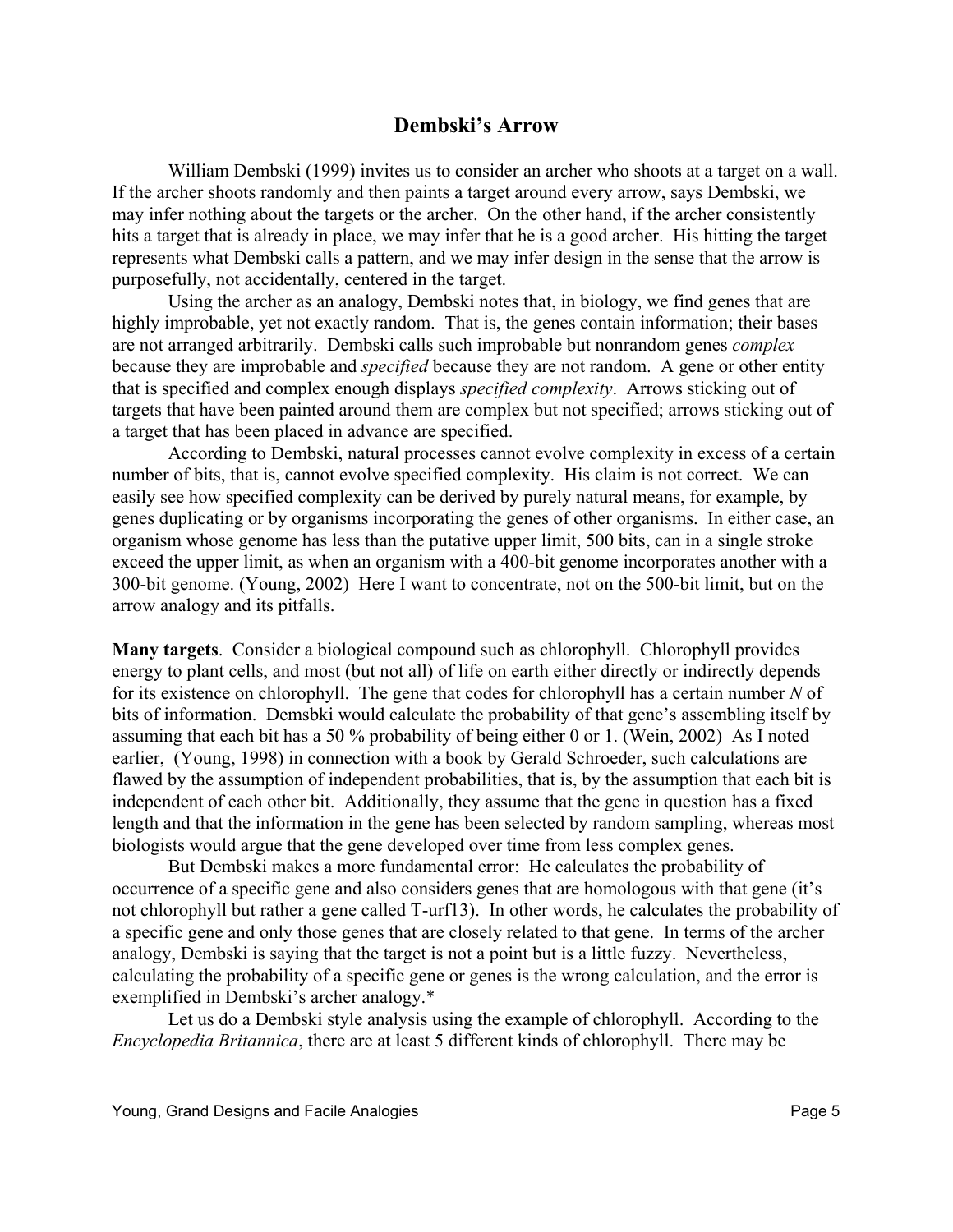potentially many more that have never evolved. Thus, as shown in Figure 2, the archer is not shooting at a single, specific target on the wall, but at a wall that may contain a very large number of targets, any one of which will count as a bull's-eye. Dembski should have considered the probability that the archer would have hit any one of a great number of targets, not just one target.

Chlorophyll, moreover, is not necessary for life. We know of bacteria that derive energy from the sun but use bacteriorhodopsin in place of chlorophyll. Other bacteria derive their energy from chemosynthesis rather than photosynthesis and do not need light at all. If we are interested in knowing whether life was





designed, then we have to calculate the probability that any energy-supplying mechanism will evolve, not just chlorophyll. Thus, photosynthesis, chemosynthesis, and all their variants must show up as targets on the wall, as well as other perhaps wholly unknown mechanisms for providing energy to a cell, as suggested in

Figure 3.

I do not think Demsbki is arguing that life takes a single shot at a target and either hits it or not; he knows very well that complexity was not born instantaneously. The target is a distant target, and the path is tortuous. But by using his archer analogy, Dembski implies that life is very improbable, and the target impossible to hit by accident. They may or may not be: There are more galaxies in the known universe than there are stars in our galaxy. Life has arguably had a great many opportunities to evolve. That it evolved complexity here is no doubt



Figure 3. What Dembski's wall really looks like.

improbable; that it evolved complexity somewhere is very possibly not.

In terms that Dembski knows very well, his *rejection region* should have included many more possibilities than just a handful of homologous genes. In my example, the rejection region should have included a set of targets for chlorophyll, a set for bacteriorhodopsins, a set for chemosynthesis, and so on—on every planet in the universe. Now, it is entirely possible that even such an extended rejection region will yield a very low net probability, but Dembski has shown no such thing. And he cannot, since we do not know just how much of the wall is covered with targets, nor how many arrows the archer has launched to get just one hit, nor how many archers there are in the universe.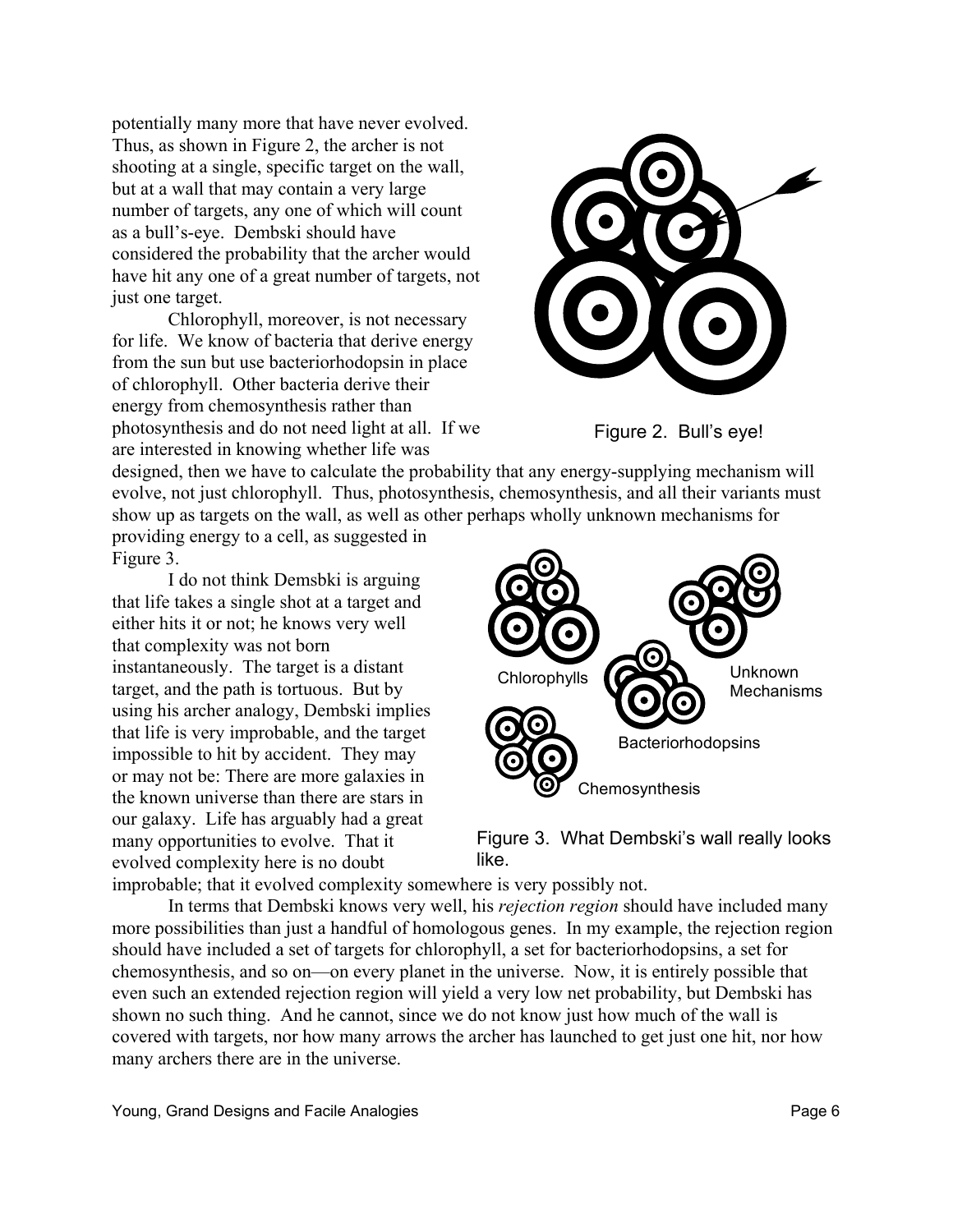It is peculiar that Dembski makes this mistake, because when it suits him he recognizes that you have to consider an ensemble of possibilities. Thus, in *No Free Lunch* (p. 221), he describes a calculation for designing a radio antenna that radiates uniformly in all directions. According to Dembski, such an antenna can be designed by using a genetic algorithm. A genetic algorithm is a mathematical formalism that gradually modifies the antenna, one step at a time, until the antenna radiates uniformly or nearly so. Oddly, the resulting antenna is not a regular geometric shape such as a pyramid but rather is a tangled mass of wires.

Such an antenna, says Dembski, is highly improbable, since it is one of an infinity of possible antennas. High improbability or low probability is by Dembski's definition complex. A genetic algorithm mimics biological evolution. If the genetic algorithm can generate complexity, then so can descent with modification.

**Figure of merit**. Dembski does not deny that the formula for describing the antenna exhibits specified complexity, but claims instead that the specified complexity has been sneaked in. H<sub>ow</sub>?

The function that describes the radiation by the antenna in any direction is called the antenna pattern. The desired antenna pattern is uniform, that is, it can be described by a single constant value that represents the strength of the radiation in any direction. On a threedimensional graph, such an antenna pattern is a sphere.

A real antenna pattern will differ measurably from a sphere. To quantify the difference between the real antenna pattern and the sphere, we define a *fitness function*. (Kauffman, 1995) Dembski claims that the engineers sneaked complexity into their calculation when they defined the fitness function.

My job is to make hard subjects easy, rather than the other way around. Let us therefore consider a simple case: a system of three numbers, each of which can be either 0 or 1. Let us say that the system is most fit when all three numbers are 1. Initially, however, the three numbers are chosen randomly and are not all equal to 1. We want to use a mathematical algorithm (it does not matter which one) that repeatedly changes one or more of the three numbers in some random fashion until they converge on the fittest configuration (111).

For the purpose, we define an *ad hoc* fitness function. For this example, the fitness function may be the sum of the three numbers. The fitness function thus equals 0 if all three numbers are equal to 0; 1 if one of the numbers is 1; 2 if any two of the numbers are 1; and 3 if all three of the numbers are 1. We apply our algorithm time after time until all the numbers are equal to 1, that is, until the value of the fitness function equals 3.

Thus, we begin with a random configuration of the three numbers, say (010). The value of the fitness function is 1. We roll some dice or toss a coin to tell us how to rearrange the numbers according to some rule. If the fitness function becomes 2, we keep the new configuration, say (110); otherwise, we keep the old configuration and roll the dice again. We keep rolling until we attain the configuration (111).

The fitness function, then, is not some information that we sneaked in from the outside. It is not an array of numbers that we have imported in a look-up table. It is, rather, a series of numbers that we calculate as we go along. These numbers are based on the values of the three numbers in our three-number configuration *and on nothing else*. Indeed, we need not ever plot the entire fitness function, and we do not need to retain any but the previous value.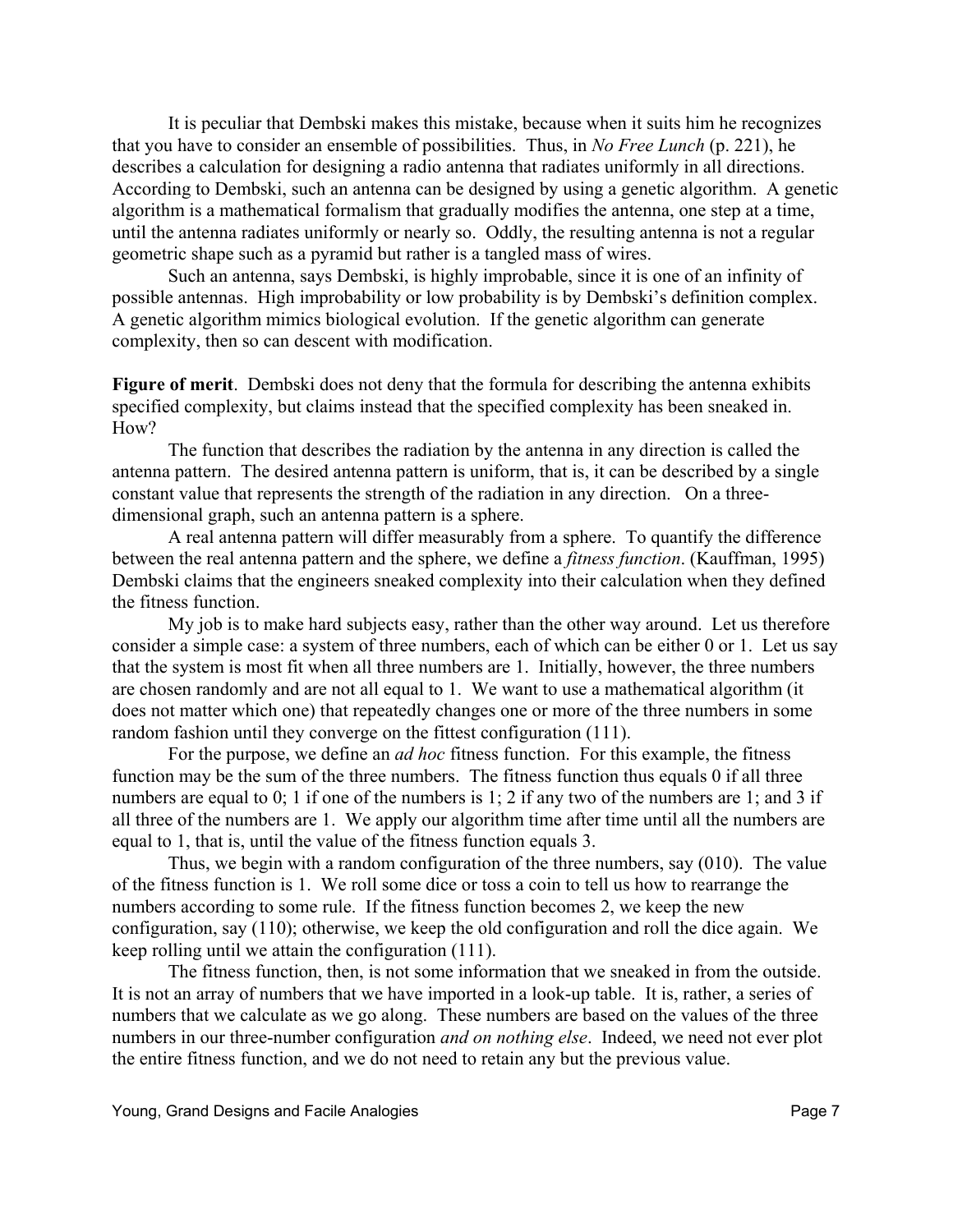Suppose that we wanted to manufacture a bow that could launch an arrow as far as possible but yet cost as little as possible. How would we decide when the cost was too high for a given range? We might define a *figure of merit* that is equal to the range divided by the cost. Then, if one design had a lower cost or a higher range, the figure of merit would increase. Our job is to design a bow with the highest figure of merit. The figure of merit is by no stretch imported information about the design; it is rather a number that we calculate as an aid to evaluating our success. The fitness function is all possible values of the figure of merit, plotted as a function of cost and range.

Far from importing the fitness function and thereby sneaking complexity into the problem, the electrical engineers repetitively calculated a figure of merit and kept recalculating it until it converged to the desired value. The term fitness function can be misleading: Dembski would never have been fooled into thinking that the fitness function provides external information if it had been called a sequence of figures of merit.

**Of spheres and flakes**. Dembski thus agrees that the antenna is complex, but he argues that the genetic algorithm did not generate that complexity; rather, the engineers sneaked in complexity by choosing their fitness function judiciously and simply rearranged the information, that is, transferred it from the fitness function to the antenna. As we have seen, however, the fitness function is just a series of calculated values of a figure of merit and does not represent external or imported information.

On page 12 of *No Free Lunch*, by contrast, Demsbki tells us that a regular geometric pattern such as a snowflake is not complex, because it has been formed "simply in virtue of the properties of water." As Perakh (2002) points out, the formation of a snowflake is by no means assured when a droplet of water crystallizes in the air. Under certain conditions, triangular or hexagonal crystals may form instead. The formation of such crystals depends on the chance occurrence of unusual weather conditions. Thus, the formation of a snowflake, though likely, depends on both chance and law, not just law. Further, each snowflake is slightly different from all others, and that difference depends on the continuously changing conditions of temperature and humidity that the snowflake experienced as it fell through the atmosphere. The formation of a particular snowflake is far from determined in the way that, say, the formation of a single crystal of salt is determined.

Thus, a snowflake is only one of an infinity of possible patterns, so by Dembski's definition, any given snowflake ought to be every bit as complex as an antenna. But when it suits Dembski, a spherical pattern is complex, whereas a snowflake remains simple because it forms by necessity. The inconsistency is transparent.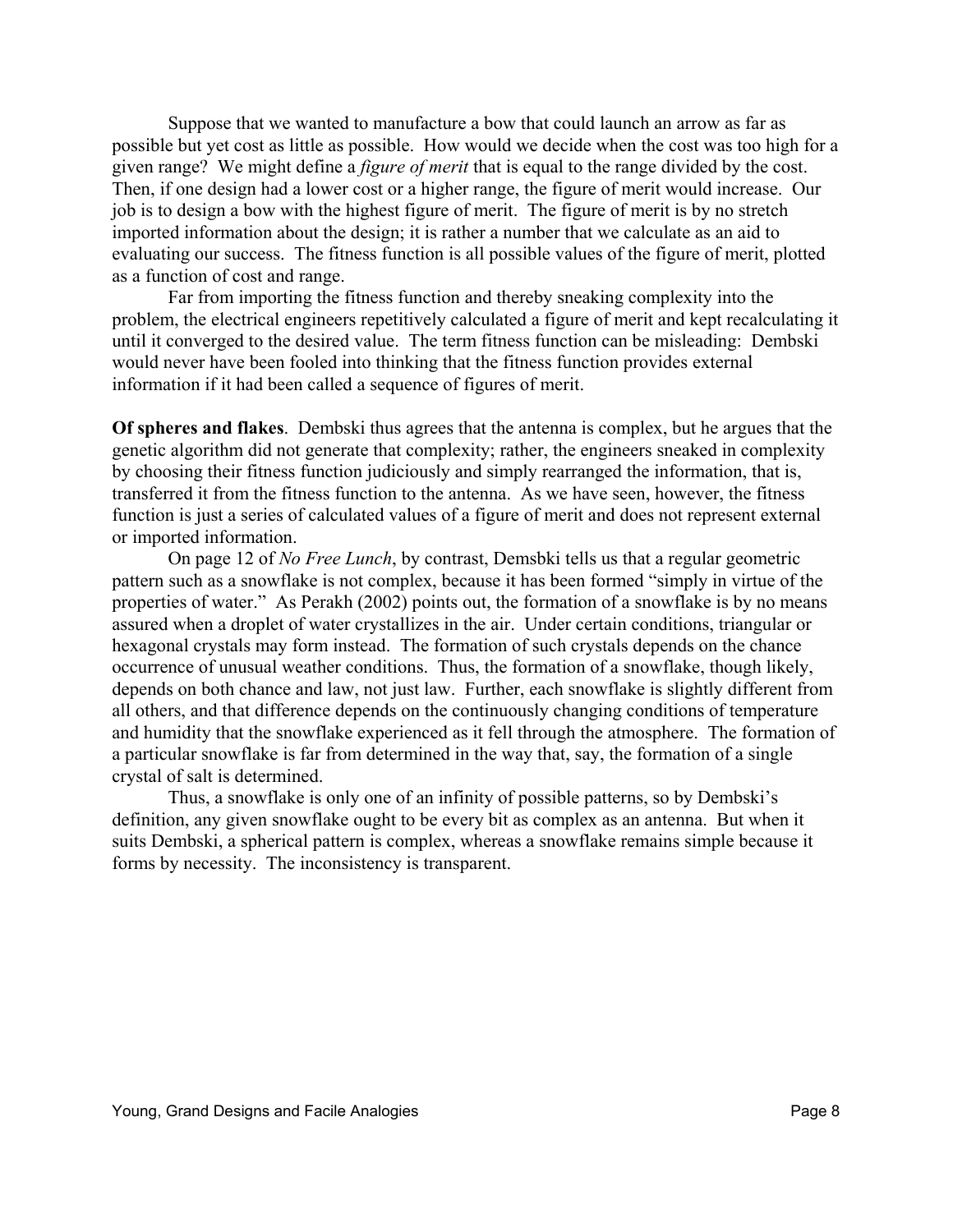## **A Tangled Web**

Behe and Dembski have an agenda: to *prove that* an intelligence guides evolution, rather than to *find out whether*. They have thus constructed a tangled web of analogies to convince impressionable readers that evolution must necessarily have been directed. I leave it to others to show that their chemistry and their mathematics are faulty. Here I point out only that their analogies themselves are faulty: The mousetrap is not irreducibly complex and did not evolve gradually, whereas irreducibly complex structures need not have been created out of whole cloth but rather could have evolved, like the mammalian ear, from borrowed components. Dembski's archer, meantime, is shooting at a wall that may for all we know be so thickly covered with targets that he will certainly hit several after a large number of shots.

#### **Endnote**

\* Dembski makes another interesting conceptual error: On page 292 of *No Free Lunch*, he calculates the probability that all the proteins in the bacterial flagellum will come together "in one spot." Besides the assumptions of equal and independent probabilities, that is simply the wrong calculation. Dembski should have calculated the probability of the genes that code for the flagellum, not of the flagellum itself. He treats the protein URF13 similarly on pages 218-219.

Matt Young is the author of *No Sense of Obligation, Science and Religion in an Impersonal Universe*, 1stBooks Library, Bloomington, Indiana (2001); [www.1stBooks.com/bookview/5559.](www.1stBooks.com/bookview/5559)

Many thanks to Mark Perakh and Taner Edis for their critical reading of the manuscript. Submitted 10/27/02.

Copyright © 2002 by Matt Young. All rights reserved.

#### **References**

Behe, Michael. 1996. *Darwin's Black Box: The Biochemical Challenge to Evolution*. New York: Free Press.

Cavalier-Smith, Tom. "The Blind Biochemist." Tree, **12**: 163-164.

Dembski, William. 1999. *Intelligent Design: The Bridge between Science and Technology*, Downers Grove, Ill.: InterVarsity.

Dembski, William. 2002. *No Free Lunch: Why Specified Complexity Cannot Be Purchased without Intelligence*. Rowman & Littlefield, Lanham, Md.